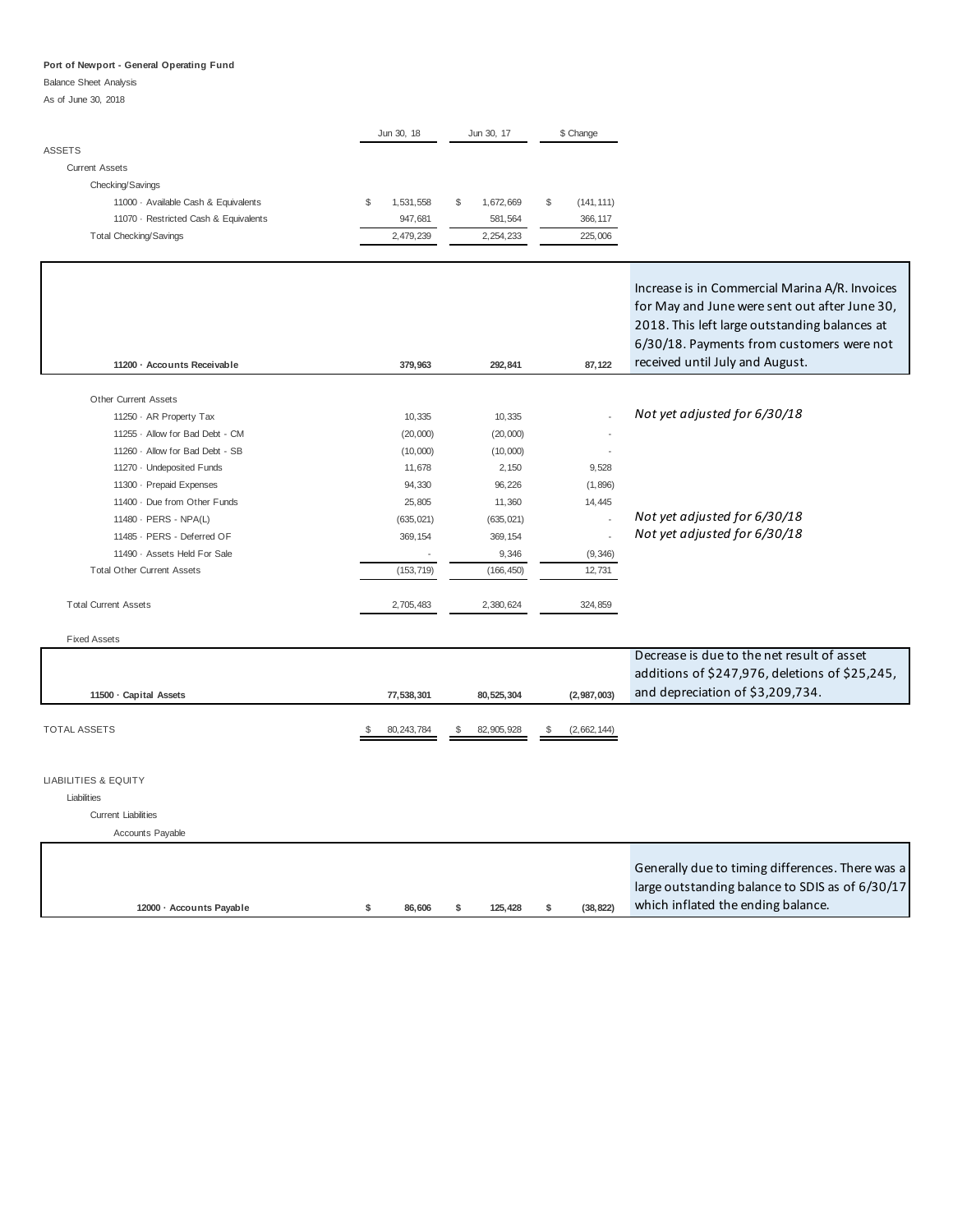#### Balance Sheet Analysis

As of June 30, 2018

|                                                               | Jun 30, 18               | Jun 30, 17         | \$ Change         |                                                    |
|---------------------------------------------------------------|--------------------------|--------------------|-------------------|----------------------------------------------------|
|                                                               |                          |                    |                   |                                                    |
| Other Current Liabilities<br>12020 · Lodging/Room Tax Payable | 10,013                   | 8,520              | 1,493             |                                                    |
|                                                               |                          |                    |                   | Decrease due to payroll schedule change from       |
|                                                               |                          |                    |                   | monthly to semimonthly. In 2017, payroll           |
|                                                               |                          |                    |                   | liabilities were accrued for 30 days. In 2018,     |
|                                                               |                          |                    |                   | payroll liabilities were only accrued for 4 days   |
| 12100 · Payroll Liabilities                                   | 116,682                  | 144,548            | (27, 866)         | (June 26-30).                                      |
| 12200 · Due to other Funds                                    | $\overline{\phantom{a}}$ | 846                | (846)             |                                                    |
|                                                               |                          |                    |                   | Increase is due to increases in RV Park Deferred   |
|                                                               |                          |                    |                   | Revenue. The growth in this account is largely     |
|                                                               |                          |                    |                   | caused by the increase in RV Park revenue          |
|                                                               |                          |                    |                   | overall. This balance typically peaks in April and |
|                                                               |                          |                    |                   | then is recognized and reduced over the            |
| 12250 · Deferred Revenue                                      | 225,074                  | 185,506            | 39,568            | summer.                                            |
| 12300 · Accrued Interest Payable                              | 18,037                   | 16,534             | 1,503             |                                                    |
| 12350 · Current Portion-Long Term Debt                        | 528,337                  | 458,179            | 70,158            | Increase per debt amortization schedules.          |
| <b>Total Other Current Liabilities</b>                        | 898, 143                 | 814, 133           | 84,010            |                                                    |
|                                                               |                          |                    |                   |                                                    |
| <b>Total Current Liabilities</b>                              | 984,749                  | 939,561            | 45,188            |                                                    |
|                                                               |                          |                    |                   |                                                    |
| Long Term Liabilities                                         |                          |                    |                   |                                                    |
| 12380 · 2013 FF&C Bond Premium                                | 115, 146                 | 115, 146           |                   | Not yet adjusted for 6/30/18                       |
|                                                               |                          |                    |                   | Decrease due to net of new debt issues of          |
|                                                               |                          |                    |                   | \$89,396, debt principal payments of               |
|                                                               |                          |                    |                   | \$476,602, and adjustment to current portion       |
| 12400 · Long Term Debt                                        | 7,130,463                | 7,587,827          | (457, 364)        | of long-term debt of \$70,158.                     |
| 12900 - PERS - Deferred IF                                    | 109,947                  | 109,947            |                   | Not yet adjusted for 6/30/18                       |
| <b>Total Long Term Liabilities</b>                            | 7,355,556                | 7,812,920          | (457, 364)        |                                                    |
|                                                               |                          |                    |                   |                                                    |
| <b>Total Liabilities</b>                                      | 8,340,305                | 8,752,481          | (412, 176)        |                                                    |
|                                                               |                          |                    |                   |                                                    |
| Equity<br>13000 · Fund Balance                                | 67,022,657               | 69, 114, 538       | (2,091,881)       |                                                    |
| 13050 · FB - Contributed Capital                              | 7,130,788                | 7,130,788          |                   |                                                    |
| 13075 · FB - Prior Period Adj                                 | $\overline{\mathbf{2}}$  | 35,920             | (35, 918)         |                                                    |
| 13110 · FB - Capital Asset Additions                          | 118,295                  | 654,831            | (536, 536)        |                                                    |
| 13150 · FB - Depreciation                                     | (3, 234, 980)            | (3, 206, 692)      | (28, 288)         |                                                    |
| 13200 · FB - Debt Principal                                   | 466,998                  | 422,204            | 44,794            |                                                    |
| 13210 · FB - Loan Proceeds                                    | (89, 396)                | (210, 295)         | 120,899           | GAAP adjustments for audit report.                 |
| 13275 · FB - Accrued Interest                                 | (8, 204)                 | (3,624)            | (4, 580)          |                                                    |
| 13300 · FB - Equity Transfers                                 | 129,680                  | 126,804            | 2,876             |                                                    |
| 13600 · FB - Discount/Premium                                 |                          | (10, 029)          | 10,029            |                                                    |
| 13720 · FB - PERS-Pension Inc/Exp                             | ٠                        | (78, 399)          | 78,399            |                                                    |
| Net Income                                                    | 367,640                  | 177,399            | 190,241           | Increase in net income as projected.               |
| <b>Total Equity</b>                                           | 71,903,480               | 74, 153, 445       | (2, 249, 965)     |                                                    |
|                                                               |                          |                    |                   |                                                    |
| <b>TOTAL LIABILITIES &amp; EQUITY</b>                         | \$<br>80, 243, 785       | \$<br>82, 905, 926 | \$<br>(2,662,141) |                                                    |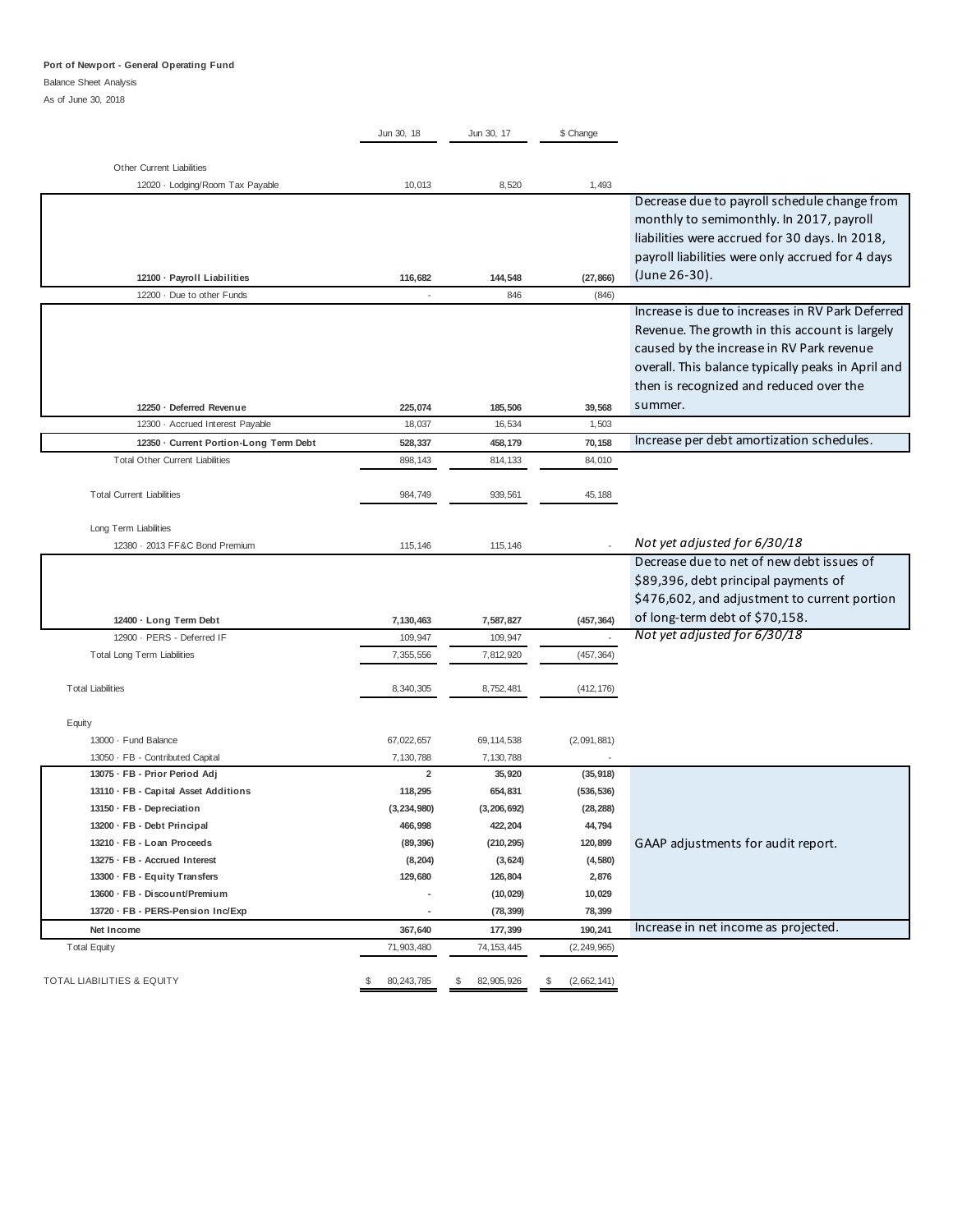Profit & Loss Analysis

|                                                                    | Jul '17 - Jun 18    | Jul '16 - Jun 17   | \$ Change     | % Change       | Change Over \$20K and 10%                         |
|--------------------------------------------------------------------|---------------------|--------------------|---------------|----------------|---------------------------------------------------|
| Income                                                             |                     |                    |               |                | Rent increase for Oregon Brewing Company and      |
|                                                                    |                     |                    |               |                |                                                   |
|                                                                    |                     |                    |               |                | full year lease income from Pacific Surimi.       |
| 14000 · Lease Revenues                                             | 684,094             | 631,802            | 52,292        | 8%             | Started May 2017                                  |
|                                                                    |                     |                    |               |                |                                                   |
| 14100 · Moorage                                                    |                     |                    |               |                |                                                   |
| 14110 · Moorage Revenue                                            | 1,309,465           | 1,274,481          | 34,984        | 3%             |                                                   |
| 14120 · Live Aboard Revenue<br>14130 · Moorage Discounts & Refunds | 13,854<br>(11, 400) | 13,804<br>(7, 719) | 50<br>(3,681) | $0\%$<br>(48%) |                                                   |
| 14140 · Dock Boxes                                                 | 3,234               | 3,318              | (84)          | (3%)           |                                                   |
| Total 14100 · Moorage                                              | 1,315,153           | 1,283,884          | 31,269        | 2%             |                                                   |
|                                                                    |                     |                    |               |                |                                                   |
| 14200 · Hoist Dock & Services                                      |                     |                    |               |                |                                                   |
| 14210 · Equipment Rental                                           |                     |                    |               |                |                                                   |
| 14212 - 3000# Forklift                                             | 100,570             | 10,745             | 89,825        | 836%           | Change due to small rate increases, but mostly    |
| 14216 · Large Forklift                                             | 35,463              | 14,164             | 21,299        | 150%           | attributable to redistribution of labor charges.  |
| 14220 · Hoist #1                                                   | 1,829               | 587                | 1,242         | 212%           |                                                   |
| 14222 · Hoist #3                                                   | 6,259               | 3,406              | 2,853         | 84%            |                                                   |
| 14230 · 30 Ton Crane                                               | 64,052              | 55,398             | 8,654         | 16%            |                                                   |
| 14234 · Work Barge                                                 | 1,475               | 1,658              | (183)         | (11%)          |                                                   |
|                                                                    |                     |                    |               |                | Change due to small rate increases, but mostly    |
| 14240 · Labor                                                      | 19,201              | 102,556            | (83, 355)     | (81%)          | attributable to redistribution of labor charges.  |
| Total 14210 - Equipment Rental                                     | 228,849             | 188,514            | 40,335        | 21%            |                                                   |
|                                                                    |                     |                    |               |                |                                                   |
| 14252 · Electricity                                                | 3,207               | 1,582              | 1,625         | 103%           |                                                   |
| 14254 · Swedes Dock Electricity                                    | 638                 |                    | 638           | 100%           |                                                   |
| 14260 · F/V Fueling                                                | 1,167               | 12,139             | (10, 972)     | (90%)          | No longer supplying Carson Oil as of July 2017.   |
| 14264 · Lot Storage                                                | 226, 273            | 219,485            | 6,788         | 3%             |                                                   |
| 14266 - Pump Out Service                                           | 310                 | 58                 | 252           | 434%           |                                                   |
| 14268 · Waste Oil Dump                                             | 4,686               | 3,237              | 1,449         | 45%            |                                                   |
| 14270 · Net Repair                                                 | 2,530               | 3,365              | (835)         | (25%)          |                                                   |
| 14272 · Sail Boat Launches                                         | 574                 | 467                | 107           | 23%            |                                                   |
| 14280 · Service Dock Tie-up                                        | 187,982             | 177,243            | 10,739        | 6%             |                                                   |
| 14282 · Swede's Dock Tie-up                                        | 15,946              | 7,241              | 8,705         | 120%           |                                                   |
| 14292 · Parking Permits                                            | 7,892               | 7,434              | 458           | 6%             |                                                   |
|                                                                    |                     |                    |               |                | Increase due to increase in rates and addition of |
| Total 14200 · Hoist Dock & Services                                | 680,054             | 620,765            | 59,289        | 10%            | evening/overnight services during crab season.    |
|                                                                    |                     |                    |               |                |                                                   |
| 14300 · Shipping Terminal Revenues<br>14320 · ILWU Labor           |                     | 4,680              | (4,680)       | $(100\%)$      |                                                   |
| 14350 - Electricity                                                | 14,622              | 16,974             | (2, 352)      | (14%)          |                                                   |
| 14355 · Water                                                      | 559                 | 598                | (39)          | (7%)           |                                                   |
| Total 14300 · Shipping Terminal Revenues                           | 15, 181             | 22,252             | (7,071)       | (32%)          |                                                   |
|                                                                    |                     |                    |               |                |                                                   |
| 14400 · RV Parks                                                   |                     |                    |               |                |                                                   |
|                                                                    |                     |                    |               |                | Revenue increased every month compared to         |
|                                                                    |                     |                    |               |                | prior year in FY 2017-18. Increases were          |
| 14410 · Space Rentals                                              | 999,535             | 829,665            | 169,870       | 20%            | primarily driven by higher occupancy.             |
| 14420 - Utility Surcharge                                          | 2,735               |                    | 2,735         | 100%           |                                                   |
| 14430 · RV Park Discounts & Refunds                                | (36, 235)           | (43, 693)          | 7,458         | 17%            |                                                   |
| 14492 · City Room Tax Collection Fee                               | 3,085               |                    | 3,085         | 100%           |                                                   |
| Total 14400 · RV Parks                                             | 969,120             | 785,972            | 183, 148      | 23%            |                                                   |
|                                                                    |                     |                    |               |                |                                                   |
| 14500 · Launch Ramp & Trailer Storage                              |                     |                    |               |                |                                                   |
|                                                                    |                     |                    |               |                | In FY 2016-17, launch ramp revenue was the        |
|                                                                    |                     |                    |               |                | lowest amount in the past 5 years. FY 2015-16     |
| 14510 · Launch Ramp Revenue                                        | 58,856              | 44,368             | 14,488        | 33%            | revenue was \$63K, more in-line with FY 2017-18.  |
| 14520 · Trailer Parking Revenue                                    | 19,956              | 21,541             | (1, 585)      | (7%)           |                                                   |
| Total 14500 - Launch Ramp & Trailer Storage                        | 78,812              | 65,909             | 12,903        | 20%            |                                                   |
|                                                                    |                     |                    |               |                |                                                   |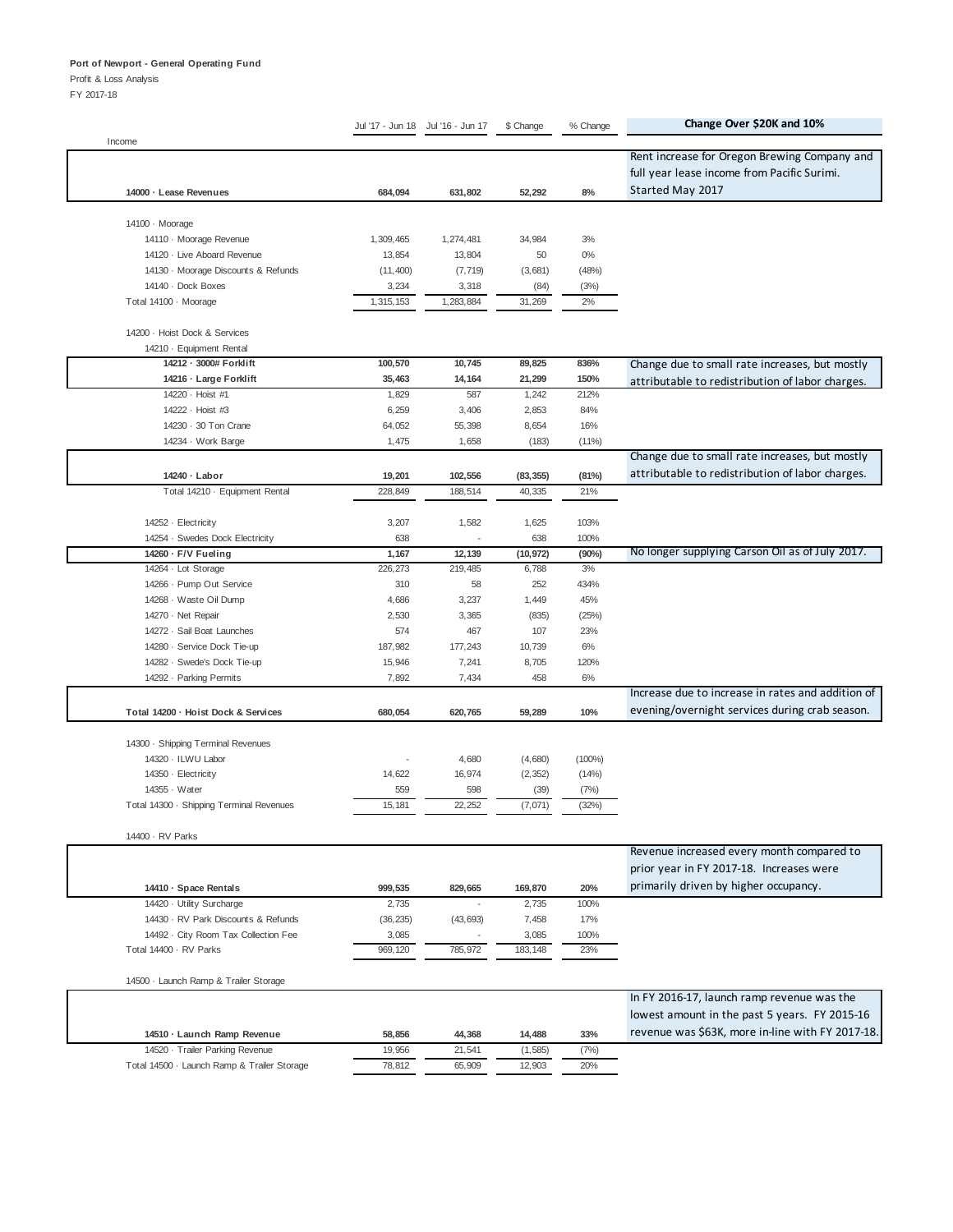Profit & Loss Analysis FY 2017-18

Jul '17 - Jun 18 Jul '16 - Jun 17 \$ Change % Change **Change Over \$20K and 10%**

14600 · Miscellaneous Revenue **14605 · Miscellaneous - Operating 57,977 28,533 29,444 103%** One time credits from SDIS were received in FY 2017-18. 14610 · Cancellation Fees 15,068 12,943 2,125 16% 14615 · Charter License Fee 300 300 · 300 300 · 300 300 300 400% 14620 · Collection Fees (277) 277 100% 14625 · Late Fees 2,116 2,180 (64) (3%) 14632 · Office Charges 63% 109 109 67 42 63% 14634 · Pets 3,587 2,507 70% 14650 · Laundry 21,967 21,967 21,579 388 2% 14652 · Showers 3,676 3,676 3,676 97% 14690 · Discounts & Refunds (31) (547) 516 94% 14600 · Miscellaneous Revenue - Other 728 - 728 100% Total 14600 · Miscellaneous Revenue 111,780 71,841 39,939 56% Total Income 2012 2013 2020 3,454,194 3,482,425 371,769 3,462,425 11% Expense 15000 · Personnel Services 15010 · Salaries & Wages 15012 · Salaries & Wages Expense 903,361 848,595 54,766 6% 15014 · Salaries & Wages - Accrued PTO (13,605) - (13,605) (100%) Total 15010 · Salaries & Wages 8 889,756 848,595 41,161 5% 15015 · Payroll Taxes & Benefits 15020 · Payroll Taxes 15022 · Payroll Taxes Expense 81,256 82,558 (1,302) (2%) 15024 · Payroll Taxes - Accrued PTO (2,119) - (2,119) (100%) Total 15020 · Payroll Taxes 79,137 82,558 (3,421) (4%) **15030 · PERS - Retirement 40,994 7,845 33,149 423%** The PERS rate jumped from 6.68% to 13.54% and OPSRP from (.46%) to 4.61%. 15040 · Workers' Comp Insurance 36,248 30,991 5,257 17% **15045 · Health Insurance 139,774 155,337 (15,563) (10%)** Decreases were caused by high-level staff departures near the beginning of the year. 15050 · Employee Incentives & Other 5,721 4,883 838 17% 15090 · Admin Fees 3,938 (3,953) (100%) Total 15015 · Payroll Taxes & Benefits 301,859 285,552 16,307 6% Total 15000 · Personnel Services 1,191,615 1,134,147 57,468 5% 16000 · Materials & Services 16010 · Insurance 16015 · General Liability 111,583 121,395 (9,812) (8%) 16030 · Docks & Marine 38,507 38,507 - 0% 16040 · Bonding & Notary 226 126 100 79% Total 16010 · Insurance 150,316 160,028 (9,712) (6%)

16050 · Professional Fees **16055 · Audit & Accounting 44,575 22,700 21,875 96%** CFO Selections was hired as the Interim Director of Finance, and was paid \$21,475 in FY 2017-18. **16060 · Legal 29,630 71,068 41,438 140%** Increased legal expenses from MacPherson Gintner & Diaz caused by NIT arrangements, support during GM transitions, tall ships, etc. **16065 · Other 3,971 21,914 17,943 452%** Richard Stellner was hired to conduct the General Manager recruitment and was paid \$18,634 in FY 2017-18. Total 16050 · Professional Fees 137,557 56,301 81,256 144%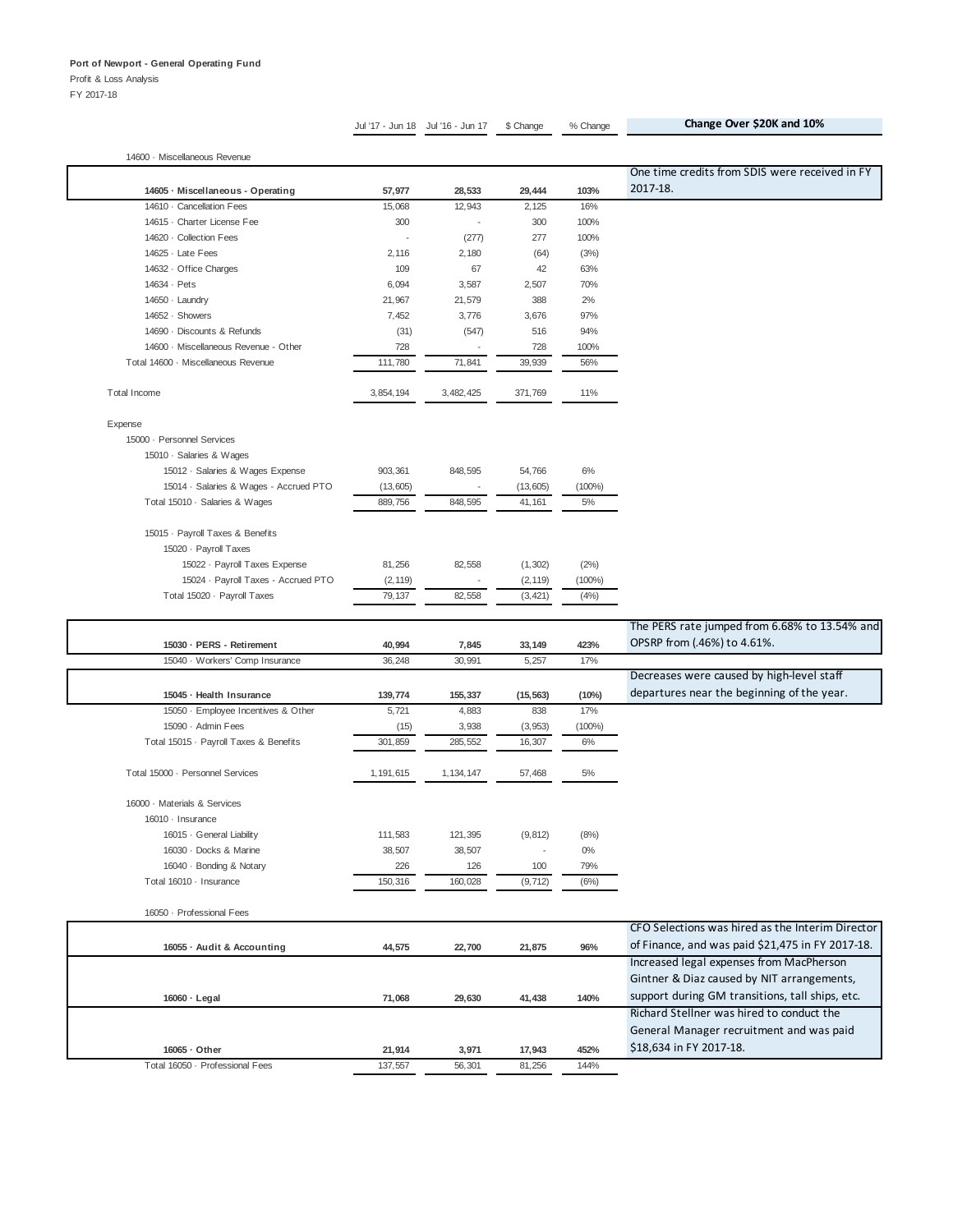## Profit & Loss Analysis

|                                         |         | Jul '17 - Jun 18 Jul '16 - Jun 17 | \$ Change | % Change  | Change Over \$20K and 10%                      |
|-----------------------------------------|---------|-----------------------------------|-----------|-----------|------------------------------------------------|
|                                         |         |                                   |           |           |                                                |
| 16100 · Marketing & Promotion           |         |                                   |           |           |                                                |
| 16110 Advertising & Publications        | 15, 183 | 12,416                            | 2,767     | 22%       |                                                |
| 16120 - Promotion & Sponsorships        | 3,291   | 8,203                             | (4, 912)  | (60%)     |                                                |
| 16130 · Voluntary Contributions         |         | 150                               | (150)     | $(100\%)$ |                                                |
| Total 16100 · Marketing & Promotion     | 18,474  | 20,769                            | (2, 295)  | (11%)     |                                                |
| 16150 Dues & Subscriptions              | 15,707  | 15,593                            | 114       | $1\%$     |                                                |
| 16170 · Training & Education            |         |                                   |           |           |                                                |
| 16175 · Conference Registrations        | 1,183   | 3,509                             | (2, 326)  | (66%)     |                                                |
| 16180 · Training & Education            | 12,116  | 4,299                             | 7,817     | 182%      |                                                |
| Total 16170 · Training & Education      | 13,299  | 7,808                             | 5,491     | 70%       |                                                |
| 16190 · Travel                          | 8,787   | 11,105                            | (2, 318)  | (21%)     |                                                |
| 16200 · Office & Admin Expenses         |         |                                   |           |           |                                                |
| 16205 Office Supplies                   | 17,556  | 14,335                            | 3,221     | 22%       |                                                |
| 16210 · Meeting Supplies                | 4,145   | 2,902                             | 1,243     | 43%       |                                                |
| 16215 - Postage & Shipping              | 1,900   | 2,646                             | (746)     | (28%)     |                                                |
| 16220 · Cash Over/Short                 | (83)    | 125                               | (208)     | (166%)    |                                                |
|                                         |         |                                   |           |           | In FY 2016-17, numerous security cameras were  |
| 16225 · IT Hardware/Software & Supplies | 33,391  | 46,941                            | (13, 550) | (29%)     | purchase and installed at a cost of \$29,193.  |
| 16230 - Equipment Rental & Leases       | 5,615   | 5,721                             | (106)     | (2%)      |                                                |
|                                         |         |                                   |           |           | Increase due to increases in merchant services |
| 16235 · Bank Fees                       | 54,228  | 42,455                            | 11,773    | 28%       | activity and rates.                            |
| 16240 · Bond Admin Fees                 | 1,050   | 1,500                             | (450)     | (30%)     |                                                |
| Total 16200 · Office & Admin Expenses   | 117,802 | 116,625                           | 1,177     | $1\%$     |                                                |
|                                         |         |                                   |           |           | In FY 2016-17, allowance for bad debt was      |
| 16250 · Bad Debt Write-off              | 4,718   | 28,141                            | (23, 423) | (83%)     | increased by \$16K.                            |
|                                         |         |                                   |           |           |                                                |
| 16270 - License & Permit Fees           | 8,738   | 4,118                             | 4,620     | 112%      |                                                |
| 16300 · Utilities                       |         |                                   |           |           |                                                |
| 16305 - Electricity                     | 264,745 | 257,686                           | 7,059     | 3%        |                                                |
| 16310 · Water & Sewer                   | 127,291 | 123,500                           | 3,791     | 3%        |                                                |
| 16315 · Natural Gas                     | 3,083   | 2,993                             | 90        | 3%        |                                                |
| 16320 · Refuse & Recycling              | 65,437  | 65,395                            | 42        | $0\%$     |                                                |
| 16325 · Telephone                       | 8,602   | 8,054                             | 548       | 7%        |                                                |
| 16330 · Cell Phone                      | 3,844   | 4,032                             | (188)     | (5%)      |                                                |
| 16335 - Internet                        | 11,274  | 10,719                            | 555       | 5%        |                                                |
| 16340 · Cable/Satellite TV              | 16,557  | 14,377                            | 2,180     | 15%       |                                                |
| Total 16300 · Utilities                 | 500,833 | 486,756                           | 14,077    | 3%        |                                                |
|                                         |         |                                   |           |           |                                                |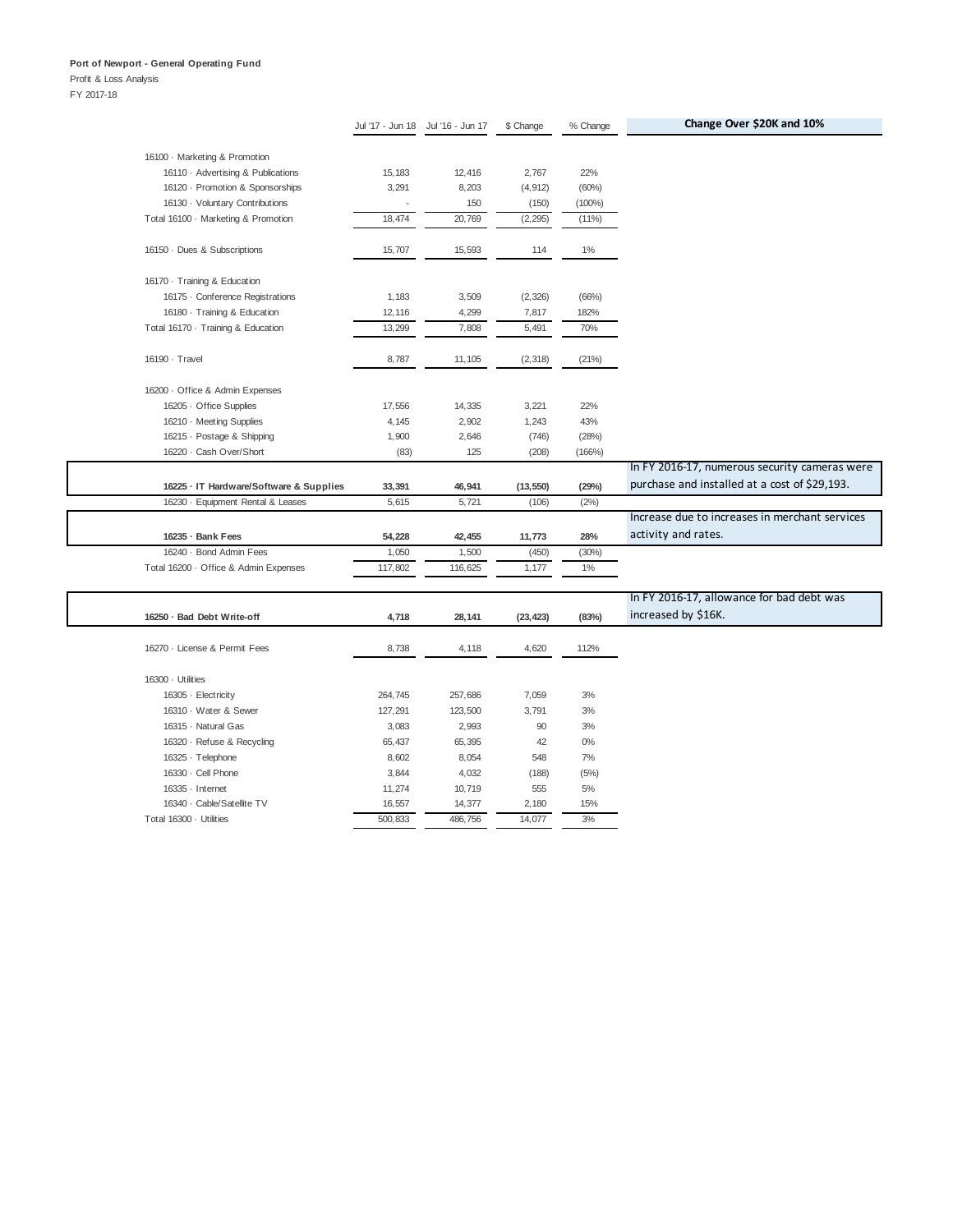## Profit & Loss Analysis

|                                              |         | Jul '17 - Jun 18 Jul '16 - Jun 17 | \$ Change    | % Change  | Change Over \$20K and 10%                        |
|----------------------------------------------|---------|-----------------------------------|--------------|-----------|--------------------------------------------------|
| 16350 · Contract & Support Services          |         |                                   |              |           |                                                  |
| 16352 - Electrical                           | 5,800   | $\overline{\phantom{a}}$          | 5,800        | 100%      |                                                  |
|                                              | 2,500   | 4,279                             |              | (42%)     |                                                  |
| 16354 · Engineering & Surveying              |         |                                   | (1, 779)     |           |                                                  |
| 16356 · Grounds & Parking Lots               | 22,716  | 20,023                            | 2,693        | 13%       |                                                  |
| 16358 · HVAC                                 | 827     | 357                               | 470          | 132%      |                                                  |
| 16360 · IT Services<br>16362 · Janitorial    | 7,014   | 7,274                             | (260)<br>238 | (4% )     |                                                  |
|                                              | 40,033  | 39,795                            |              | 1%        | In FY 2016-17, temp labor costs were reported in |
|                                              |         |                                   |              |           | GL #16376 - Other. In FY 2017-18, temp labor     |
|                                              |         |                                   |              |           |                                                  |
|                                              |         |                                   |              |           | was used year around. Wages for Erica Breece     |
|                                              |         |                                   |              |           | (RV Park), Jeffrey Green (RV Park), Brian Thomas |
|                                              |         |                                   |              |           | (SB Ops), James Hoogs (SB Ops), Shannon Cronin   |
| 16364 · Temporary Labor                      | 68,173  |                                   | 68,173       | 100%      | (Crab Season)                                    |
| 16366 - Payroll Services                     | 6,981   | 1,237                             | 5,744        | 464%      |                                                  |
| 16368 · Plumbing                             | 150     | 1,240                             | (1,090)      | (88%)     |                                                  |
| 16370 - Portable Restrooms                   | 7,299   | 7,465                             | (166)        | (2%)      |                                                  |
| 16372 · Security                             | 81,001  | 80,947                            | 54           | $0\%$     |                                                  |
| 16374 · Storm Water Testing                  | 1,352   | 1,014                             | 338          | 33%       |                                                  |
| 16376 · Other                                | 7,802   | 41,433                            | (33, 631)    | (81%)     | (See note above.)                                |
| Total 16350 - Contract & Support Services    | 251,648 | 205,064                           | 46,584       | 23%       |                                                  |
|                                              |         |                                   |              |           |                                                  |
| 16400 · Repairs & Maintenance                |         |                                   |              |           |                                                  |
| 16405 · Grounds                              | 18,802  | 15,480                            | 3,322        | 21%       |                                                  |
| 16407 · Landscaping - South Beach            | 12,448  | $\overline{\phantom{a}}$          | 12,448       | 100%      | Special project per FY 2017-18 budget.           |
| 16410 · Buildings                            | 17,364  | 15, 154                           | 2,210        | 15%       |                                                  |
|                                              |         |                                   |              |           | Increase due to purchase of dock hardware of     |
|                                              |         |                                   |              |           | \$21K for commercial marina docks in line with   |
| 16415 · Docks                                | 34,502  | 19,047                            | 15,455       | 81%       | adopted budget.                                  |
| 16420 · Equipment                            | 9,166   | 13,108                            | (3, 942)     | (30%)     |                                                  |
|                                              |         |                                   |              |           | Increase due to commercial marina hoist and      |
| 16425 · Heavy Equipment                      | 34,037  | 23,162                            | 10,875       | 47%       | international terminal crane repairs.            |
|                                              |         |                                   |              |           | Increase due to final billing on the Mildred C   |
| 16430 · Vessels                              | 33,695  | 909                               | 32,786       | 3,607%    | tugboat repairs.                                 |
| 16435 · Vehicles                             | 4,824   | 7,943                             | (3, 119)     | (39%)     |                                                  |
| 16440 · Other                                | 545     | 563                               | (18)         | (3%)      |                                                  |
| 16400 · Repairs & Maintenance - Other        | 36      |                                   | 36           | 100%      |                                                  |
| Total 16400 · Repairs & Maintenance          | 165,419 | 95,366                            | 70,053       | 73%       |                                                  |
|                                              |         |                                   |              |           |                                                  |
| 16550 · Equipment                            |         |                                   |              |           |                                                  |
| 16555 · Small Tools & Equipment              | 8,151   | 14,967                            | (6, 816)     | (46%)     |                                                  |
| 16560 · Equipment Lease/Rental               | 939     | 594                               | 345          | 58%       |                                                  |
| 16550 · Equipment - Other                    |         | 44                                | (44)         | $(100\%)$ |                                                  |
| Total 16550 · Equipment                      | 9,090   | 15,605                            | (6, 515)     | (42%)     |                                                  |
|                                              |         |                                   |              |           |                                                  |
| 16600 · Materials & Operating Supplies       |         |                                   |              |           |                                                  |
| 16605 - Electrical Supplies                  | 3,433   | 4,060                             | (627)        | (15%)     |                                                  |
| 16610 · Equipment Supplies                   | 1,311   | 1,545                             | (234)        | (15%)     |                                                  |
| 16615 - Restroom & Cleaning Supplies         | 17,901  | 20,067                            | (2, 166)     | (11%)     |                                                  |
| 16620 · Safety Equip & Uniforms              | 5,683   | 7,429                             | (1,746)      | (24%)     |                                                  |
| 16625 · Security - MTSA                      | 303     | 1,507                             | (1, 204)     | (80%)     |                                                  |
| 16630 · Fuel, Propane & Lubes                | 14,543  | 14,409                            | 134          | $1\%$     |                                                  |
| 16640 · Other Supplies                       | 10,325  | 14,789                            | (4, 464)     | (30%)     |                                                  |
| Total 16600 · Materials & Operating Supplies | 53,499  | 63,806                            | (10, 307)    | (16%)     |                                                  |
|                                              |         |                                   |              |           |                                                  |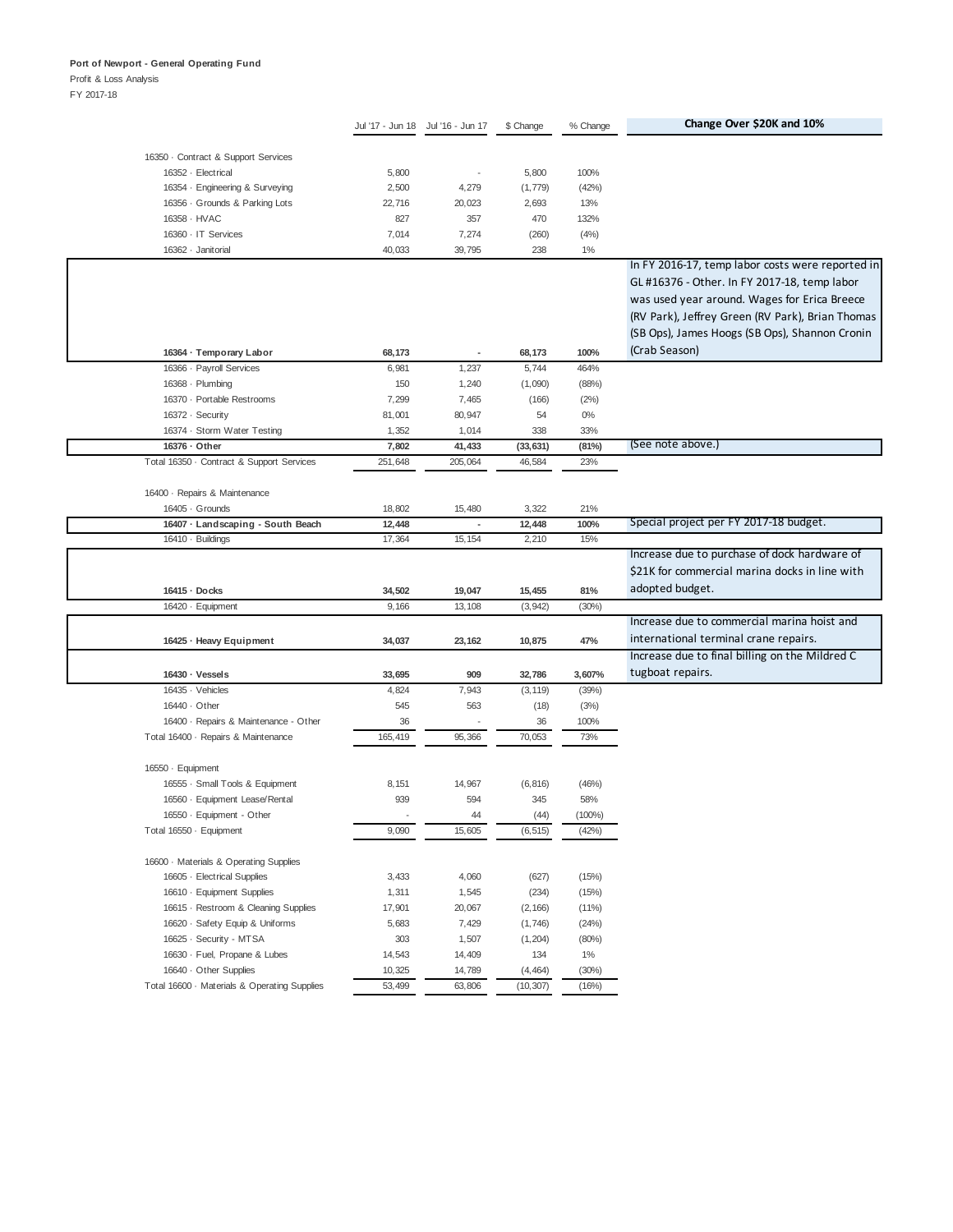Profit & Loss Analysis

|                                        | Jul '17 - Jun 18 | Jul '16 - Jun 17         | \$ Change                | % Change  | Change Over \$20K and 10%                      |
|----------------------------------------|------------------|--------------------------|--------------------------|-----------|------------------------------------------------|
|                                        |                  |                          |                          |           |                                                |
| 16650 · Shipping Expenses - ILWU Wages |                  | 3,619                    | (3,619)                  | $(100\%)$ |                                                |
|                                        |                  |                          |                          |           |                                                |
|                                        |                  |                          |                          |           | In FY 2017-18, additional fees due to missed   |
| 16670 · DSL & State Land Fees          | 67,830           | 24,431                   | 43,399                   | 178%      | reporting of sales in prior years.             |
| 16680 · Building & Land leases         |                  |                          |                          |           |                                                |
| 16685 - Modular Admin Office Expenses  | 93               | $\overline{\phantom{a}}$ | 93                       | 100%      |                                                |
| 16690 · Modular Customs Office Expense | 450              | 7,353                    | (6, 903)                 | (94%)     |                                                |
| 16695 · Other Lease Expense            | 300              | Ĭ.                       | 300                      | 100%      |                                                |
| 16680 · Building & Land leases - Other | 13,128           | 13, 128                  | $\overline{\phantom{a}}$ | $0\%$     |                                                |
| Total 16680 · Building & Land leases   | 13,971           | 20,481                   | (6, 510)                 | (32%)     |                                                |
|                                        |                  |                          |                          |           |                                                |
| 16700 · Grant Expenses                 |                  |                          |                          |           |                                                |
| 16701 · OSMB-MAP Pump Out Station      |                  | 60                       | (60)                     | $(100\%)$ |                                                |
|                                        |                  |                          |                          |           |                                                |
| 16850 · Miscellaneous Expense          |                  |                          |                          |           |                                                |
| 16855 · Boat Disposal                  | 2,175            | 200                      | 1,975                    | 988%      |                                                |
| 16865 · Room Tax                       |                  | 1,414                    | (1, 414)                 | $(100\%)$ |                                                |
| 16850 · Miscellaneous Expense - Other  | 100              | $\overline{\phantom{a}}$ | 100                      | 100%      |                                                |
| Total 16850 · Miscellaneous Expense    | 2,275            | 1,614                    | 661                      | 41%       |                                                |
| Total 16000 · Materials & Services     | 1,539,963        | 1,337,290                | 202,673                  | 15%       |                                                |
|                                        |                  |                          |                          |           |                                                |
| 17000 · Debt Service                   |                  |                          |                          |           |                                                |
| 17100 - Principal                      |                  |                          |                          |           |                                                |
| 17110 · FF&C Obligation, Series 2013   | 190,000          | 185,000                  | 5,000                    | 3%        |                                                |
| 17151 · OPRFL 520161                   | 16,208           | 15,271                   | 937                      | 6%        |                                                |
| 17204 - SPWF L00012                    | 4,721            | 4,454                    | 267                      | 6%        |                                                |
| 17205 - SPWF Q10001                    | 60,708           | 58,915                   | 1,793                    | 3%        |                                                |
| 17206 - SPWF L12005                    | 114,432          | 110,168                  | 4,264                    | 4%        |                                                |
| 17252 · OCB 10032077                   | 22,809           | 21,732                   | 1,077                    | 5%        |                                                |
| 17302 · 2012 SB Forklift Principal     | 2,751            | 5,320                    | (2, 569)                 | (48%)     |                                                |
| 17303 - 2013 CM Forklift Principal     | 6,652            | 6,373                    | 279                      | 4%        |                                                |
| 17304 · 2017 CM Forklift Principal     | 5,436            |                          | 5,436                    | 100%      |                                                |
| 17305 · 2017 NIT Forklift Principal    | 3,185            |                          | 3,185                    | 100%      |                                                |
| 17351 · City of Newport-SDC Principal  | 10,144           | (3)                      | 10,147                   | 338,233%  | FY 2017-18 was first full year of debt service |
| 17352 - Oregon Brewing Co - MUA Prin   | 29,950           | 14,975                   | 14,975                   | 100%      | payments.                                      |
| Total 17100 · Principal                | 466,996          | 422,205                  | 44,791                   | 11%       |                                                |
| 17600 - Interest Expense               |                  |                          |                          |           |                                                |
| 17610 · FF&C Obligations, Series 2013  | 95,541           | 100,256                  | (4, 715)                 | (5%)      |                                                |
| 17651 - OPRFL 520161                   | 1,644            | 2,581                    | (937)                    | (36%)     |                                                |
| 17704 - SPWF L00012                    | 2,799            | 3,066                    | (267)                    | (9%       |                                                |
| 17705 - SPWF Q10001                    | 32,892           | 34,685                   | (1,793)                  | (5%)      |                                                |
| 17706 - SPWF L12005                    | 103,780          | 108,044                  | (4, 264)                 | (4% )     |                                                |
| 17752 · OCB 10032077                   | 20,486           | 21,563                   | (1,077)                  | (5%)      |                                                |
| 17802 · 2012 SB Forklift Interest      | 36               | 255                      | (219)                    | (86%)     |                                                |
| 17803 · 2013 CM Forklift Interest      | 304              | 583                      | (279)                    | (48%)     |                                                |
| 17804 · 2017 CM Forklift Interest      | 1,159            | $\overline{\phantom{a}}$ | 1,159                    | 100%      |                                                |
| 17805 - 2017 NIT Forklift Interest     | 919              | ł,                       | 919                      | 100%      |                                                |
| 17851 - City of Newport-SDC Interest   | 6,162            | 6,697                    | (535)                    | (8%)      |                                                |
| Total 17600 - Interest Expense         | 265,722          | 277,730                  | (12,008)                 | (4% )     |                                                |
|                                        |                  |                          |                          |           |                                                |
| Total 17000 · Debt Service             | 732,718          | 699,935                  | 32,783                   | 5%        |                                                |
| <b>Total Expense</b>                   | 3,464,296        | 3, 171, 372              | 292,924                  | 9%        |                                                |
|                                        |                  |                          |                          |           |                                                |
| Net Ordinary Income                    | 389,898          | 311,053                  | 78,845                   | 25%       |                                                |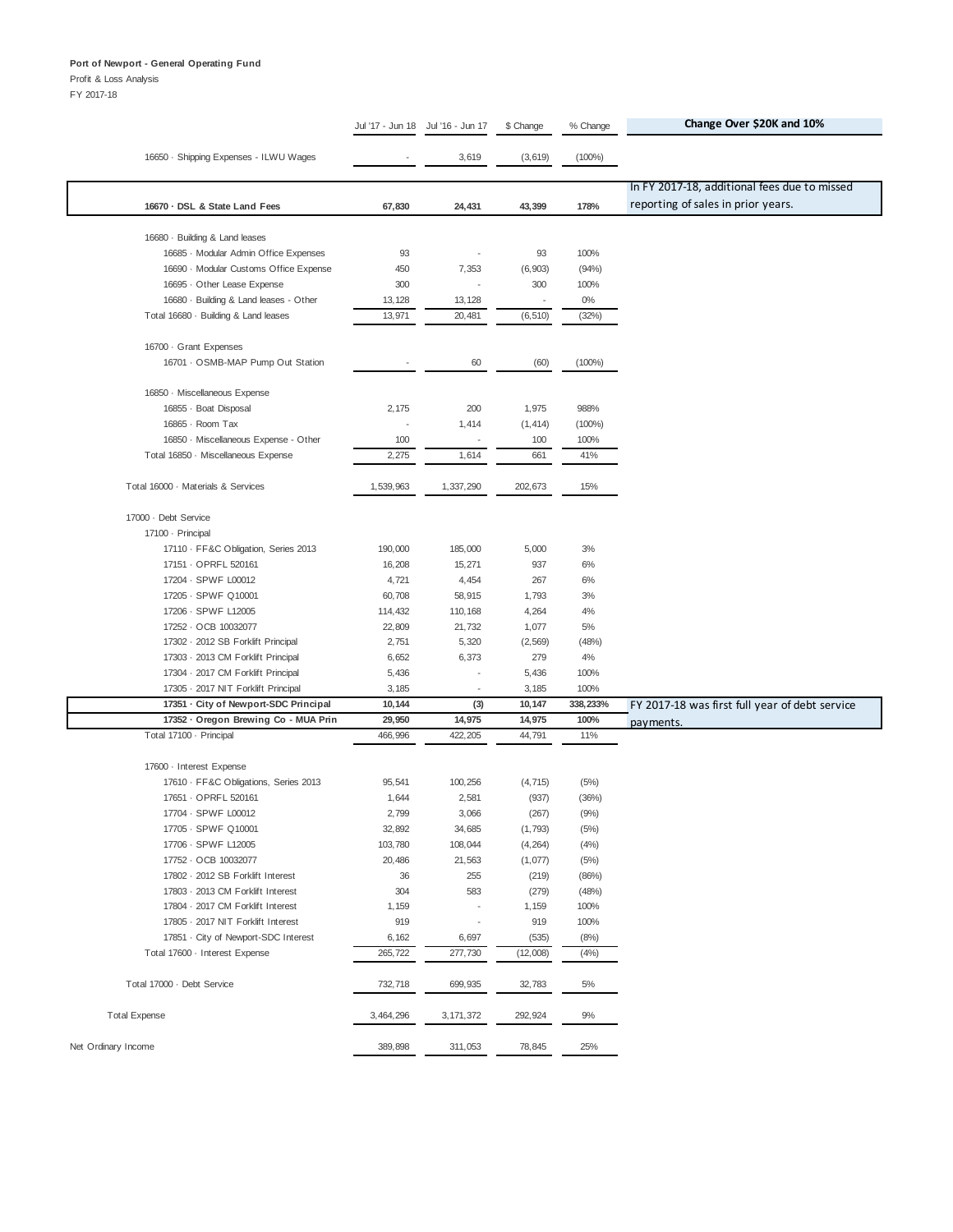Profit & Loss Analysis

|                                              |           | Jul '17 - Jun 18 Jul '16 - Jun 17 | \$ Change     | % Change  | Change Over \$20K and 10%                         |
|----------------------------------------------|-----------|-----------------------------------|---------------|-----------|---------------------------------------------------|
|                                              |           |                                   |               |           |                                                   |
| Other Income/Expense                         |           |                                   |               |           |                                                   |
| Other Income<br>18100 - Property Tax Revenue |           |                                   |               |           |                                                   |
| 18110 - Current Year Tax                     | 102,754   | 99,497                            | 3,257         | 3%        |                                                   |
|                                              |           |                                   |               |           | Increase due to accounting adjustment to clear    |
| 18120 · Prior Years' Tax                     | 14,474    | 4,051                             | 10,423        | 257%      | prior years' accounts payable balance.            |
| Total 18100 - Property Tax Revenue           | 117,228   | 103,548                           | 13,680        | 13%       |                                                   |
|                                              |           |                                   |               |           |                                                   |
| 18200 · Interest Income                      | 9,834     | 8,195                             | 1,639         | 20%       |                                                   |
|                                              |           |                                   |               |           |                                                   |
| 18300 · Grants                               |           |                                   |               |           |                                                   |
| 18310 · OSMB-MAP (Maint Asst Prog)           | 1,800     | 1,800                             |               | $0\%$     |                                                   |
| 18313 · SDAO Safety                          | 973       | 9,028                             | (8,055)       | (89%)     |                                                   |
| Total 18300 · Grants                         | 2,773     | 10,828                            | (8,055)       | (74%)     |                                                   |
|                                              |           |                                   |               |           |                                                   |
| 18400 · Loan Proceeds                        |           |                                   |               |           |                                                   |
|                                              |           |                                   |               |           | In FY 2016-17, 49% of South Beach multi-use area  |
|                                              |           |                                   |               |           | expenses were loaned by Oregon Brewing            |
| 18405 · Oregon Brewing Co-MUA - 2016 SB      | ٠         | 210,295                           | (210, 295)    | $(100\%)$ | Company.                                          |
| 18406 · 2017 CM Toyota Forklift              | 35,303    | ٠                                 | 35,303        | 100%      | Proceeds from capital leases per adopted          |
| 18407 · 2017 NIT Hyster Forklift             | 54,093    | $\sim$                            | 54,093        | 100%      | budgets.                                          |
| Total 18400 · Loan Proceeds                  | 89,396    | 210,295                           | (120, 899)    | (57%)     |                                                   |
|                                              |           |                                   |               |           | In FY 2016-17, 51% of South Beach multi-use area  |
|                                              |           |                                   |               |           | expenses contributed by Oregon Brewing            |
|                                              |           |                                   |               |           |                                                   |
| 18500 · Capital Contributions                |           | 218,878                           | (218, 878)    | $(100\%)$ | Company.                                          |
|                                              |           |                                   |               |           | Increase due to \$26K trade of surplus materials  |
|                                              |           |                                   |               |           | and equipment with Port of Toledo to offset costs |
|                                              |           |                                   |               |           |                                                   |
|                                              |           |                                   |               |           | of repairs to Mildred C tugboat and \$9K loss on  |
| 18600 · Gain/(Loss) on Sale of Assets        | 20,158    | (8, 942)                          | 29,100        | 325%      | sale of seized commercial fishing vessel.         |
|                                              |           |                                   |               |           | In FY 2017-18 there were several large            |
|                                              |           |                                   |               |           | purchases of sand of \$18K.                       |
| 18700 · Property & Dredge Sales              | 16,649    | 3,086                             | 13,563        | 440%      |                                                   |
| 18800 · Miscellaneous - Non-operating        |           | 35,288                            | (35, 288)     | $(100\%)$ |                                                   |
| <b>Total Other Income</b>                    | 256,038   | 581,176                           | (325, 138)    | (56%)     |                                                   |
|                                              |           |                                   |               |           |                                                   |
| Other Expense                                |           |                                   |               |           |                                                   |
| 19000 · Capital Outlay                       |           |                                   |               |           |                                                   |
| 19001 · ADA Ramp                             | ٠         | 15,750                            | (15, 750)     | $(100\%)$ |                                                   |
| 19003 · OSP Dock Improvements                | 6,694     | ٠                                 | 6,694         | 100%      |                                                   |
| 19006 - Multi-use Area                       |           | 224,666                           | (224, 666)    | $(100\%)$ |                                                   |
| 19008 · PD5 and 7 Pile Replacement           |           | 396,360                           | (396, 360)    | $(100\%)$ |                                                   |
| 19011 · SB Forklift Access to Dumpsters      |           | 18,055                            | (18,055)      | $(100\%)$ | Capital projects expenses per adopted budgets.    |
| 19012 · 2017 CM Toyota Forklift              | 35,303    |                                   | 35,303        | 100%      |                                                   |
| 19013 · 2017 NIT Hyster Forklift             | 54,093    | ٠                                 | 54,093        | 100%      |                                                   |
| 19015 · NIT Fire and Security System         | 12,078    |                                   | 12,078        | 100%      |                                                   |
| 19200 · Vehicles                             | 10,127    |                                   | 10,127        | 100%      |                                                   |
| Total 19000 · Capital Outlay                 | 118,295   | 654,831                           | (536, 536)    | (82%)     |                                                   |
|                                              |           |                                   |               |           |                                                   |
| 19700 - Transfers Out to Other Funds         |           |                                   |               |           |                                                   |
|                                              |           |                                   |               |           | Transfers to Facilities Maintenance Reserve Fund  |
| 19706 · Transfers Out to FMR Fund            | 160,000   | 60,000                            | 100,000       | 167%      | per adopted budgets.                              |
|                                              |           |                                   |               |           |                                                   |
| <b>Total Other Expense</b>                   | 278,295   | 714,831                           | (436, 536)    | (61%)     |                                                   |
|                                              |           |                                   |               |           |                                                   |
| Net Other Income                             | (22, 257) | (133, 655)                        | 111,398       | 83%       |                                                   |
|                                              |           |                                   |               |           |                                                   |
| Net Income                                   | 367,640   | 177,399                           | 190,241<br>S. | 107%      |                                                   |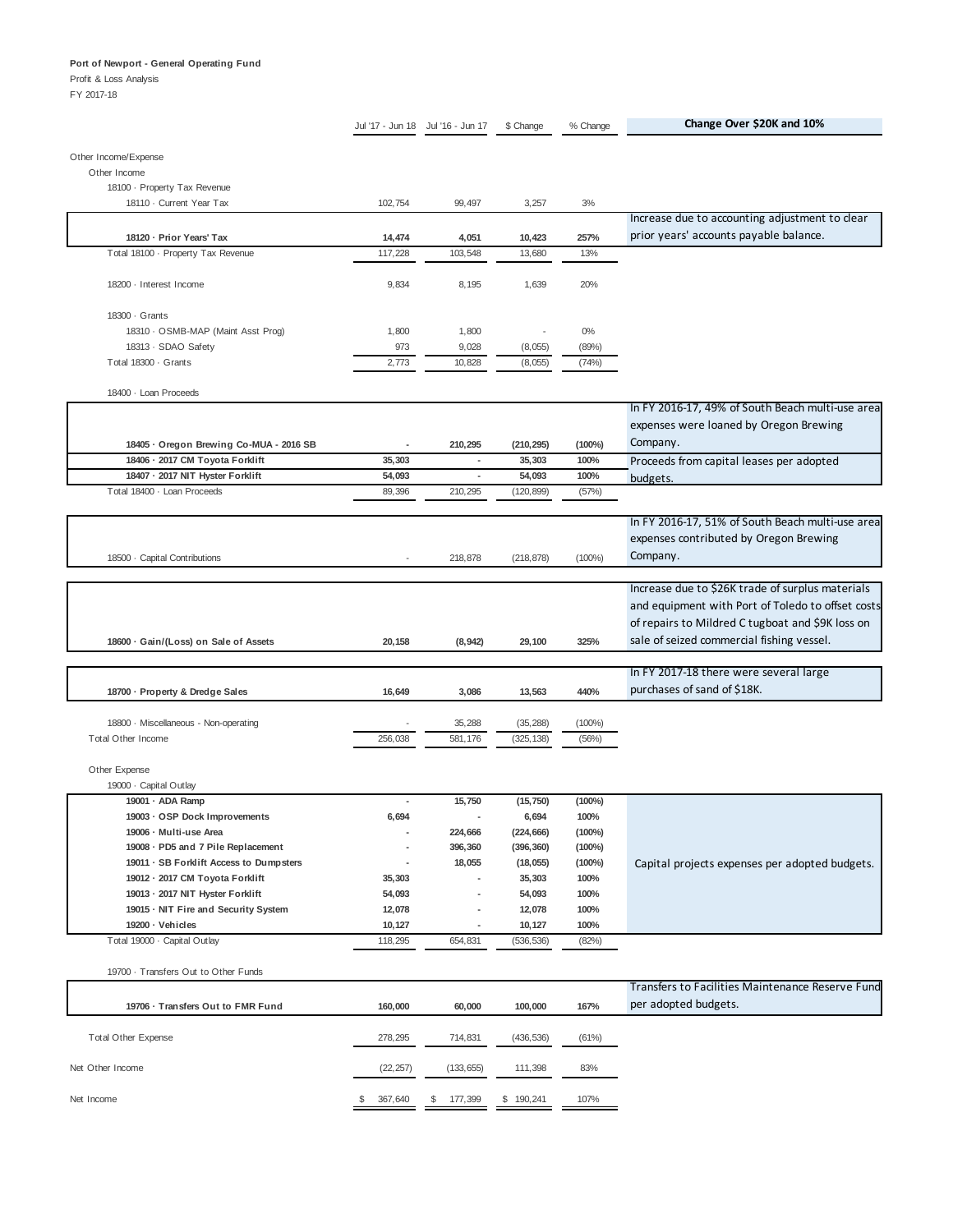

# **Port of Newport**

Long Term Debt

|                          |                                |                                                                                                                                                                                                                                                                      |           | Prior<br><b>Balance</b> | FY 2018-19<br><b>Budgeted Debt Service</b> |           |    |                 | Projected<br><b>Balance</b> |                    |
|--------------------------|--------------------------------|----------------------------------------------------------------------------------------------------------------------------------------------------------------------------------------------------------------------------------------------------------------------|-----------|-------------------------|--------------------------------------------|-----------|----|-----------------|-----------------------------|--------------------|
| Item #                   | <b>Profit</b><br><b>Center</b> | <b>Loan Details</b>                                                                                                                                                                                                                                                  | 6/30/2018 |                         |                                            | Principal |    | <b>Interest</b> | 6/30/2019                   | <b>Payoff Date</b> |
|                          |                                | <b>General Operating Fund (GOF)</b>                                                                                                                                                                                                                                  |           |                         |                                            |           |    |                 |                             |                    |
| $\mathbf{1}$             | <b>ADM</b>                     | OR Port Revolving Loan #520161<br>1999 Loan (\$202,985) to build Serven building<br>in South Beach. Building leased to OR Brewing Co.<br>6% Interest, 20 years                                                                                                       | \$        | 17,200                  | \$                                         | 17,200    | \$ | 650             | \$                          | 6/15/2019          |
| $\mathbf{2}$             | <b>NIT</b>                     | OR Special Public Works Loan #L00012<br>2004 Ioan (\$86,683) - International Terminal dock<br>remediation and geotechnical investigation and<br>engineering. Project was funded as half grant, half loan.<br>6% Interest, 21 years                                   |           | 41,922                  |                                            | 5,005     |    | 2,515           | 36,917                      | 12/1/2024          |
| 3                        | <b>NIT</b>                     | OR Special Public Works Loan #Q10001<br>2010 (\$1,300,000) EPA Coalition Brownfields Loan:<br>Remediation of hazardous materials at NIT.<br>Amortization calculated at \$1,300,000 (\$1.5MM<br>with \$200,000 in loan forgiveness possible)<br>3% Interest, 21 years | 1,069,487 |                         |                                            | 62,406    |    | 31,194          | 1,007,081                   | 6/1/2032           |
| 4                        | <b>NIT</b>                     | OR Special Public Works Loan #L12005<br>2012 International Terminal loan (\$3,500,000).<br>3.87% Interest, 21 years                                                                                                                                                  | 2,567,225 |                         |                                            | 118,860   |    | 99,352          | 2,448,365                   | 7/1/2034           |
| 5                        | <b>NIT</b>                     | OR Business Development Loan<br>2013 International Terminal Ioan (\$400,000) secured<br>by promissory note with loan forgiveness of entire<br>balance possible.<br>No interest, 15 years                                                                             | 400,000   |                         |                                            | 40,000    |    |                 | 360,000                     | Pending            |
| 6                        | SB-74%<br>NIT - 26%            | Series 2013 FF&C Obligations<br>2013 Ioan (\$3,410,000) RV Park debt refinancing<br>and \$890,000 new debt for International Terminal<br>construction.<br>Interest varies between 2.45 - 3.5%, 20 years                                                              | 2,885,000 |                         |                                            | 200,000   |    | 89,707          | 2,685,000                   | 6/1/2034           |
| $\overline{\phantom{a}}$ | <b>NIT</b>                     | Oregon Coast Bank #10032077<br>2010 Ioan (\$465,811) - International Terminal Buildings<br>Variable Interest (6% minimum), 15 years                                                                                                                                  | 323,997   |                         |                                            | 24,236    |    | 19,059          | 299,761                     | 7/15/2025          |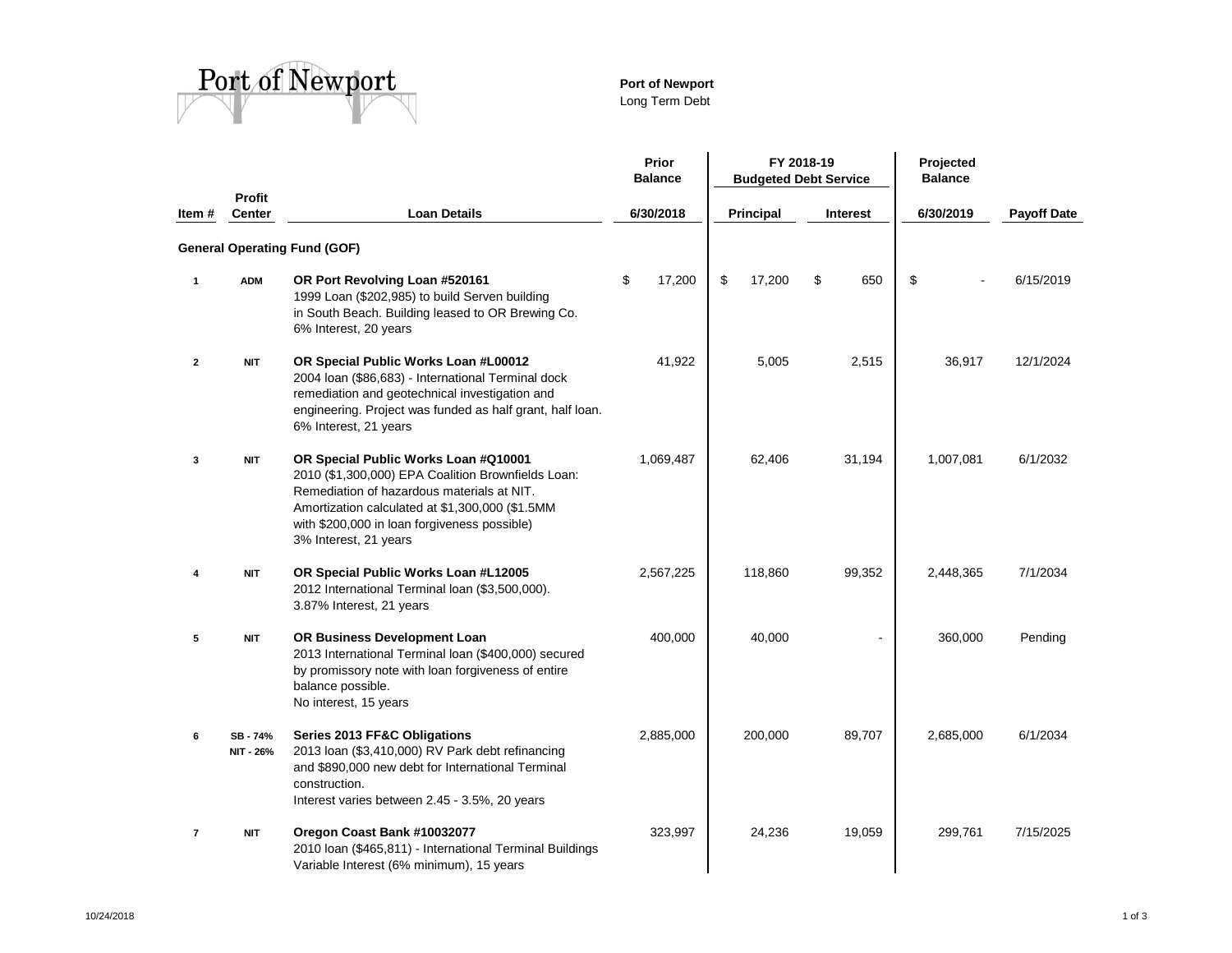

# **Port of Newport**

Long Term Debt

|       |                         |                                                                                                                                                                                          | Prior<br><b>Balance</b> | FY 2018-19<br><b>Budgeted Debt Service</b> |                 | Projected<br><b>Balance</b> |                    |  |
|-------|-------------------------|------------------------------------------------------------------------------------------------------------------------------------------------------------------------------------------|-------------------------|--------------------------------------------|-----------------|-----------------------------|--------------------|--|
| Item# | Profit<br><b>Center</b> | <b>Loan Details</b>                                                                                                                                                                      | 6/30/2018               | Principal                                  | <b>Interest</b> | 6/30/2019                   | <b>Payoff Date</b> |  |
| 8     | <b>CM</b>               | <b>Toyota Financial Services</b><br>2013 Commercial Marina Forklift (\$31,357)<br>4.3% interest, 5 year capital lease (\$1 buyout)                                                       | 3,436                   | 3,436                                      | 43              |                             | 1/1/2019           |  |
| 9     | <b>CM</b>               | <b>Toyota Financial Services</b><br>2017 Commercial Marina Forklift (\$35,303)<br>4.5% interest, 5 year capital lease (\$1 buyout)                                                       | 29,867                  | 6,640                                      | 1,280           | 23,227                      | 9/1/2022           |  |
| 10    | <b>NIT</b>              | <b>Financial Pacific Leasing</b><br>2018 International Terminal Forklift (\$54,393)<br>5.2% interest, 5 year capital lease (\$1 buyout)                                                  | 50,908                  | 9,940                                      | 2,380           | 40,968                      | 2/1/2023           |  |
| 11    | <b>NIT</b>              | City of Newport SDC #13743<br>2015 City of Newport levied system development<br>charges (\$124,140 related to a building permit to<br>develop shipping yard).<br>5.5% Interest, 20 years | 104,388                 | 10,710                                     | 5,600           | 93,678                      | 12/5/2035          |  |
| 12    | <b>SB</b>               | <b>Oregon Brewing Company</b><br>2016 loan (\$210,295) 49% of costs for<br>South Beach multi-use area.<br>No interest, 5 years                                                           | 165,370                 | 29,950                                     |                 | 135,420                     | 12/1/2021          |  |
|       |                         | Subtotal<br><b>General Operating Fund</b>                                                                                                                                                | 7,658,800               | 528,383<br>\$                              | 251,780<br>\$   | 7,130,417<br>\$             |                    |  |